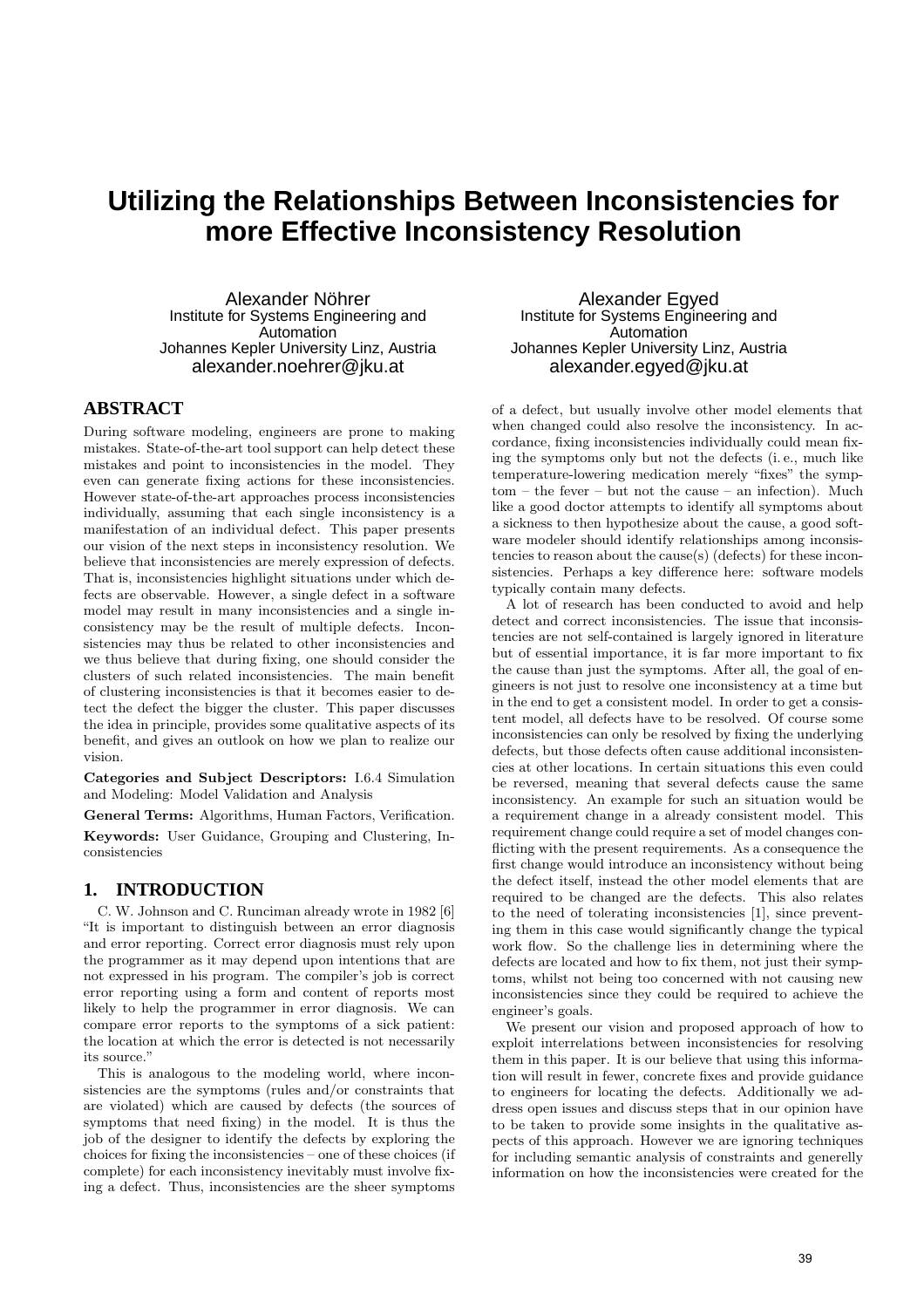

#### Figure 1: Several Inconsistencies in an UML model of a Light and a Switch

time being, at this point we just plan to investigate if inconsistencies are related and how this fact can be used to our advantage before combining it with other technologies.

This paper is structured as follows: In Section 2 we describe the scenario and problem we address. This is followed by the vision of how we want to tackle the problem in Section 3. In Section 5 we discuss the state-of-the-art and related work. In Section 4 we describe in detail how we plan to realize our vision. Finally we draw a conclusion and give an outlook to future work in Section 6.

# **2. SCENARIO AND PROBLEM**

During modeling, engineers are prone to making mistakes. State-of-the-art tool support can help to detect these mistakes and point to inconsistencies in the model. For example, Figure 1 shows a simple UML model describing a Light with a Switch containing three inconsistencies:

- I1 A violated model constraint  $(C1)$  that states that the Light class has to have at least two operations named activate and deactivate.
- **I2** A violated meta-model constraint  $(C2)$  that states that state-chart actions must be defined as an operation in the owner's class. In this case the owner of the state-chart class is Light and Light has no activate operation defined.
- **I3** A violated meta-model constraint  $(C3)$  that states that collaboration message actions must be defined as an operation in receiver's class. In this case the receiver's class is Light which has no activate operation defined.

Typical tool support for fixing these inconsistencies will only look at each inconsistency individually and generate fixing actions for each of them [4, 5, 8, 7]. Current state of the art has produced interesting solutions for suggesting fixes to inconsistencies. There is the pioneering work of Nentwich et al. [8] that demonstrated how to generate fixing actions for inconsistencies (one inconsistency at a time). They distinguished abstract and concrete fixes where abstract fixes

in essence identified the locations where to fix (e.g., change the name of the turn-on method) and concrete actions in addition identify how to fix that location (e.g., change the name of the turn-on method to activate). However, the fixing of inconsistencies also has side effects onto other design constraints: negative side effects if the fixing causes new inconsistencies or positive side effects if the fixing of an inconsistency also fixes other inconsistencies. While the existence of these side effects has been widely published, to date they have not been exploited much. Existing state of the art, either attempts to minimize negative side effects (a heuristic that is not at all guaranteed to be the right strategy) or focuses only on visualizing them. If the goal is to avoid negative side effects (i. e., avoid additional inconsistencies) then possible fixes for the above model would be:

- I1 The first inconsistency could be fixed by adding the operation activate to the class Light  $(F1)$ , or changing its operation turn-on to activate  $(F2)$ . Of course the model constraint C1 could be changed to fit the model  $(F3)$ .
- I2 The second inconsistency would also be fixed with fixes  $F1$  and  $F2$ . Additional fixes would be to change the inconsistent action in the state-chart to turn-on  $(F_4)$ or to deactivate  $(F5)$ , or simply remove it  $(F6)$ . And again also the meta-model constraint C2 could be changed  $(F7)$ .
- I3 The third inconsistency again could be fixed with fixes  $F1$  and  $F2$ . Additional fixes would be to change the inconsistent message in the collaboration diagram to turn-on  $(F8)$  or to deactivate  $(F9)$ , or simply remove it  $(F10)$ . And of course the meta-model constraint  $C3$ could be changed  $(F11)$ .

Looking at these inconsistencies individually results in several equally viable fixing actions. To choose one of those fixing actions for each individual inconsistency automatically is not reasonable as all are viable. Clearly, the decision on how to fix an individual inconsistency should be made by the software engineer. Since the example given is a fairly small and comprehensible model, it should be no challenge for an engineer to figure out that all inconsistencies can be resolved by either choosing fixing action  $F1$  or  $F2$ . In larger, more complex models, such "ideal" fixing actions cannot be identified manually as easily, and as a consequence automated support is needed. Nonetheless, even the "ideal" fixing actions with the least number of changes and/or the fewest negative side effects are not necessarily the fixes the software engineers intends. For example, if a model is fully consistent but a requirement change requires a set of model changes, then the first change likely causes inconsistencies because the set of model changes are not yet finished. The fix with the least number of changes and fewest negative side effects is then often a simple undo to restore the initial, correct state – a minimal, consistent solution, however, clearly an incorrect one with respect to the intended requirements change.

Even though this paperfocuses on modeling with the UML , we previously also investigated the concept of tolerating conflicts in other domains. In [9] we discussed different fixing strategies in the domain of decision-making and productline engineering especially. From our experiences in these domains, the same basic principles discussed in this paper are valid. If decision makers pick conflicting decisions, those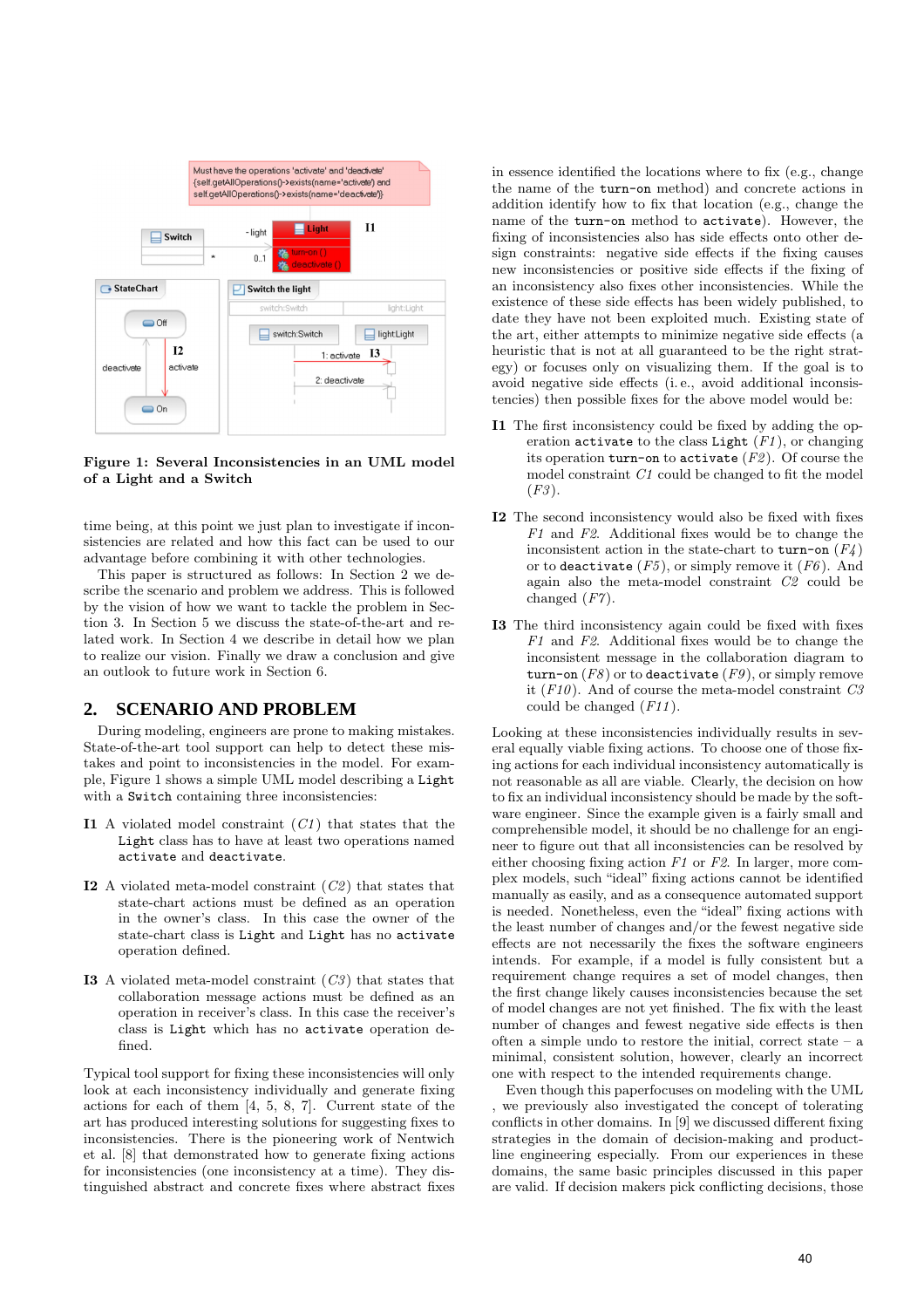

Figure 2: Examples of different Interrelations between Inconsistencies

decisions are often involved in several related rule violations in the decision model (symptoms).

#### **3. VISION**

As mentioned in the introduction, fixing inconsistencies should not focus on fixing them individually because they are only the symptoms of defects. Software modelers should identify relationships among inconsistencies to reason about the cause(s) (defects) for these inconsistencies.

Looking at a group of inconsistencies instead of a single one provides more information about the defect and should prove to be useful in reasoning about possible fixes: 1) by reducing the number of possible fixes and thus more easily identifying the defect(s) at hand and 2) by understanding how many defects are involved and what combination of changes are necessary fix them. The latter aspect in particular is challenging because fixes for defects do not necessarily involve single changes to a model but may require sets of changes. While the set of changes is a subset of the changes of the individual inconsistencies, the combinatorial explosion in what combination of changes of the individual inconsistencies to consider would be hard to decide manually. A fixing action in this scenario thus involves all the changes to fix the defect(s) involved and thus all its/their inconsistencies. Depending on the number of inconsistencies that are investigated at a time, this could mean a significant scalability improvement when only searching for fixing actions with a number of changes considerably smaller than the number of inconsistencies. In addition, the search for fixes that involve single changes only, could be used to determine if inconsistencies are related and if one or more defects caused the inconsistencies under investigation respectively.

Figure 2 shows two sets of inconsistencies that are different in terms of their relationships. An ellipse represents the fixing actions of a single inconsistency which are depicted as black dots. Fixing actions that are located in the overlapping areas of the ellipses are fixing actions shared among several inconsistencies. These fixing actions could fix all inconsistencies involved – however, it is not necessarily true that there is a single concrete fix for every fixing action in case the fixing action is abstract. On the left hand side of Figure 2, a scenario with three inconsistencies and an overlap among all of them is shown. In this case, there exist two possible fixing actions to resolve all three inconsistencies (overlap among all three ellipses). This implies that those inconsistencies are related, however it does not necessarily imply that these fixes are indeed the only correct



Figure 3: Overview of Fixes for the Example from Figure 1

fixes the software engineer should consider. In other words the cause for those three inconsistencies is possibly a single defect in which case one of the two fixing actions must be taken. However, if multiple defects cause the inconsistencies then other combinations of fixing actions are also possible. On the right hand side a different scenario is shown. We can see that both **I1** and **I2** are related to **I3** but they are in no relation to each other. In this scenario it is safe to say that there are at least two defects as there exists no single fixing action that could resolve all three inconsistencies at hand.

In the example described in Section 2, all three described inconsistencies are related, they all can be fixed by either choosing fixing actions  $F1$  or  $F2$  as is apparent in Figure 3 (assuming the constraints are correct and therefore fixes F3, F7, and F11 are irrelevant and grayed out). In this example, we even have the special situation that fixing I1 in any case resolves all three inconsistencies. Additionally if the designer decides that there are multiple defects, the number of combined fixing actions is reduced by the fact that  $F1$  and  $F2$  respectively always have to be part of the solution. Furthermore, choosing  $F2$  to change the operation name from turn-on to activate in the class Light, excludes fixes  $F<sub>4</sub>$ and  $F8$  as they would require the operation turn-on to be present in the class Light.

To summarize we think that calculating fixes for more than one inconsistency at a time, especially if they are interrelated, is highly beneficial. Possible positive effects are:

- 1. A reduction in the number of possible fixing actions, through reasoning with more facts in the knowledge base (notice that knowledge about relationships among inconsistencies reduces the number of fixing actions).
- 2. As a consequence an increase in scalability since the calculation can be cut-off as soon as a combined solution is not achievable any more.
- 3. More precise fixing actions since the impact of the changes onto a larger amount of model elements is already considered.
- 4. Supporting designers by unburden them of having to know about interrelations when choosing a fixing action.

#### **4. PROPOSED APPROACH**

We propose to realize our vision stepwise. First of all we will use the choice generation technique described by Egyed et. al. [5] to better characterize fixes for individual inconsistencies (i. e., to compute concrete fixes for given abstract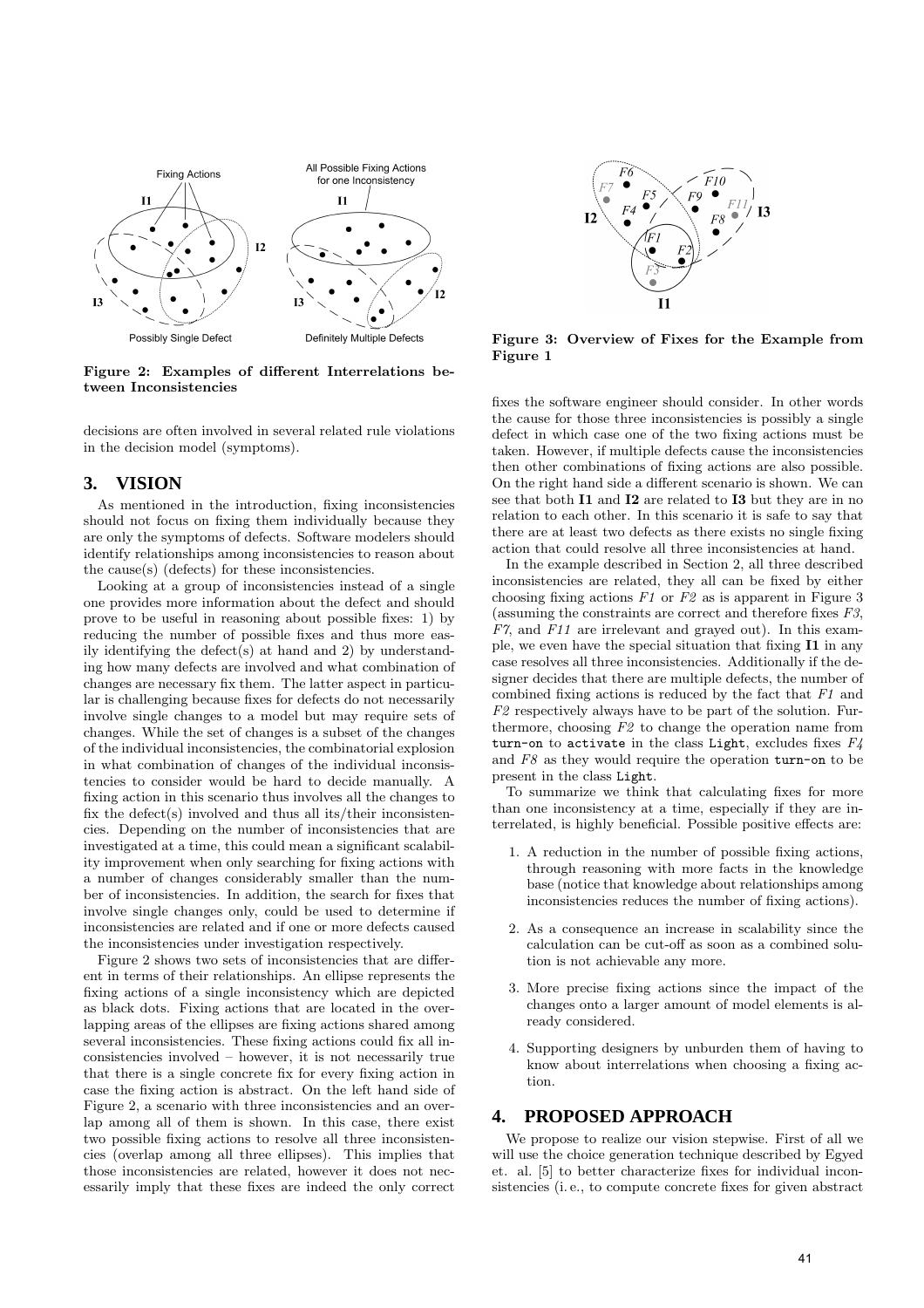fixes). As a second step, we will investigate overlaps among inconsistencies. Initially, we will require the software engineer to identify relationships among inconsistencies; however, we will also develop heuristics to help the engineer. Questions we plan to answer are:

- How often occur interrelated inconsistencies in real world examples?
- How many choices for fixing an inconsistency can be excluded considering these interrelations? How strong is this reduction?
- Can abstract fixes become constrained fixes (constrained fixes being abstract fixes with some restrictions, for example the location is known and some possibilities of how to fix the inconsistency at that location have been excluded) or constrained fixes concrete fixes respectively? If yes, how often does this happen?

If the above mentioned qualitative aspects prove to be useful, as a next step we plan to investigate how the choice generation can be improved and sped up by considering the interplay among related inconsistencies already during the choice generation. For that we will rely on concepts and algorithms from CSPs (Constrained Satisfaction Problems). We also think some sort of grouping of actions the user can take will be necessary to reduce the amount of information we have to deal with. This grouping for example could be according to the effect on other inconsistencies or consistency rules in general.

As a final step we are planning to automatically determine which inconsistencies are related. On the one hand for certain consistency rules it could easily be defined on the meta-level, on the other hand for situational and not so obvious relations an online determination could be necessary. Online meaning in this case that the determination would occur while engineers are using the modeling tool. Our basic idea for this task until now is:

- 1. Get all model elements of one inconsistency that are involved during the evaluation of the consistency rule.
- 2. Look for other inconsistencies that share model elements with the one under investigation and repeat this step for those inconsistencies.
- 3. Do a pairwise search for fixes with a cardinality of one. If there are none handle those inconsistencies as nonerelated. If there are fixes search for overlaps with other pairwise search results to form inconsistency clusters.

Additionally we want to incorporate the concept of trust into our reasoning, this concept was already described in [9]. The concept basically states that some pieces of information observed through user behavior can be trusted. Such pieces of information are not evident from the model itself. An example would be that design decisions that introduce an inconsistency and are not undone must be important to the user and therefore can be assumed to be correct. Of course this assumption could only hold if it would be apparent to the user that an inconsistency was just created through tool support like instant consistency checking as described in [3]. This sort of trust would for example benefit engineers in including new requirements into consistent models. As already mentioned the first change of a series of model

changes could cause several inconsistencies. Even with considering all those inconsistencies while searching for fixes the result will probably be an undo, since it is the simplest fix. However combined with trusting this first change the search would continue and hopefully come up with changes that are required by the requirements change anyway.

## **5. RELATED WORK**

The problem of resolving inconsistencies has received considerable attention in the last two centuries. In this section we give a brief overview of work that has been done in this research area. On the one hand, in order to resolve inconsistencies, they have to be detected and tolerated. Almost 20 years ago, Balzer argued that inconsistencies should be detected and communicated to the developers; however, developers should not be hindered in continuing their work despite the presence of inconsistencies [1]. However at some point those inconsistencies have to be resolved, preferably with the support of automated techniques.

First off all, to resolve inconsistencies they have to be detected. However the knowledge if the whole model or a single constraint is consistent, is not enough to produce fixes. As Nentwich et. al. for example stated in [7], it is important that trace links from the inconsistency to the model element(s) in question exist. In their work they propose to use first-order logic to express consistency rules and are able to provide trace links between inconsistent elements. Performance also is an issue when checking for consistency and approaches like the incremental consistency checking approach by A. Egyed [3] addresses this issue.

For generating fixing or repair actions several approaches exist. On the one hand, Xiong et. al. propose writing additional "fixing procedures" for each constraint, in order to produce fixes when needed [11]. On the other hand Nentwich et. al. describe in their work [8] a method for generating interactive repairs from first order logic formulae - the same formulae that they already used to detect inconsistencies [7]. Another approach described by Egyed et. al. in their paper [5] shows how to generate choices for fixing an inconsistency without having to understand such formulae which can be complex in case conistency rules are written in programming languages. These approaches look at other model elements already defined in the model and use them as choices. This generated choices are then reduced by looking at the impact of each choice [4, 2] and removing those that would cause additional inconsistencies.

Despite the considerable progress on research for fixing inconsistencies, to the best of our knowledge no approach looks at more than one inconsistency at a time. However the need for a more "global" approach during consistency checking itself is demonstrated by Sabetzadeh et. al. in [10] but not used for fixing yet. Additionally Nentwich et. al. already stated in their work [8], that one of the biggest challenges is not to look at one single inconsistency but to look at inconsistencies from a more "global" point of view. This notion is also in accordance with our vision that a more "global" view should be beneficial for fixing inconsistencies.

## **6. CONCLUSIONS AND FUTURE WORK**

In this work, we presented our vision of the next steps in inconsistency resolving, namely to not look at them individually but in clusters of related inconsistencies. We described